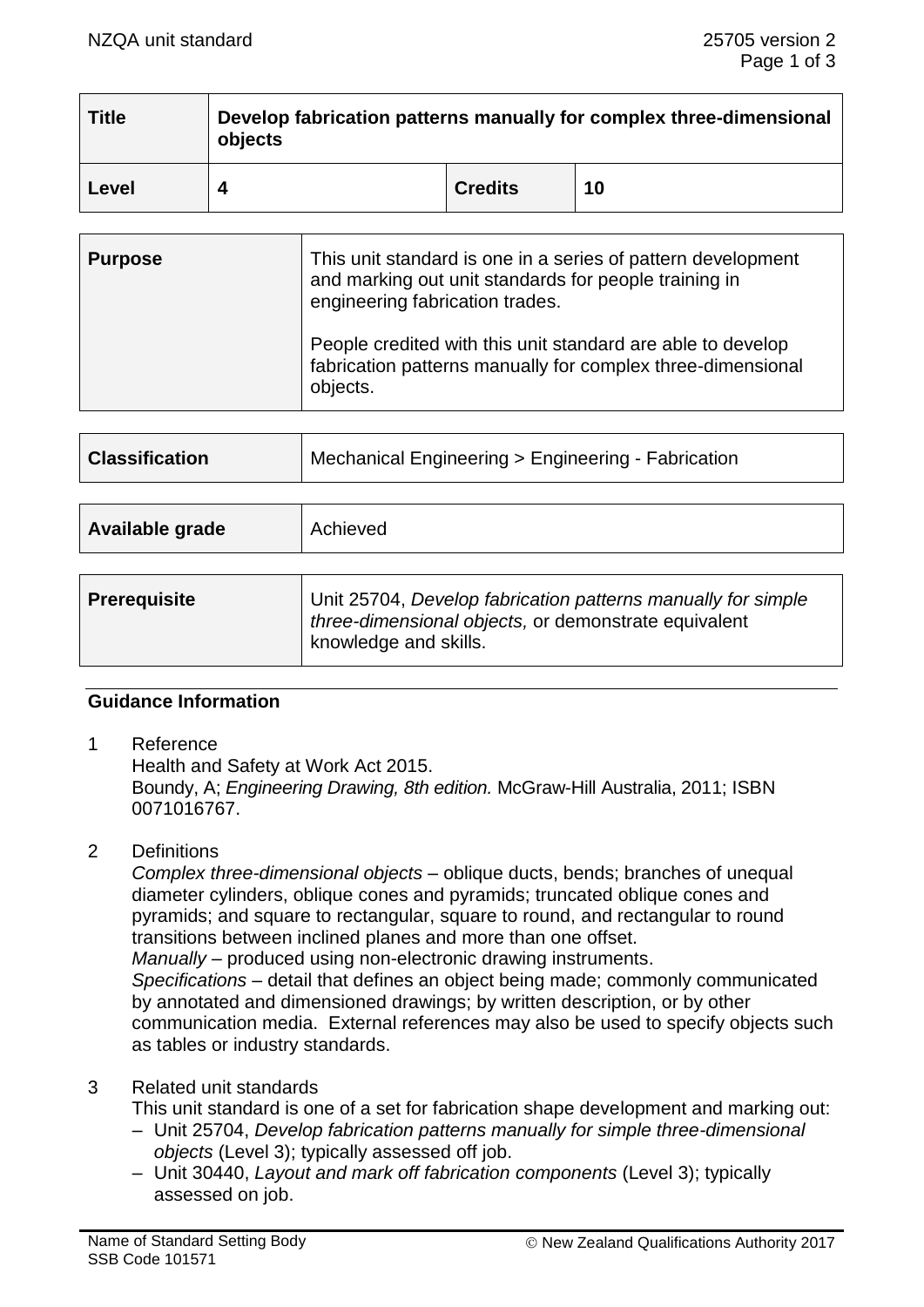- Unit 25705, *Develop fabrication patterns manually for complex three-dimensional objects* (Level 4); typically assessed off job.
- 4 Materials

Examples of materials are – sheet, plate, structural sections, angles, channels, ducts, pipes, tubes.

# **Outcomes and performance criteria**

## **Outcome 1**

Develop fabrication patterns manually for complex three-dimensional objects.

Range six three-dimensional pattern developments involving parallel lines, radial lines, true lengths; may include auxiliary views. Three pattern developments must involve transitions. The overall evidence must include developments covering three different material thicknesses. Examples of developments are – transition with top and bottom surfaces not parallel, square to round transition, square to round transition with top and bottom surfaces not parallel, pipe interpenetration at an angle (pipes not at 90 degrees), square to round interpenetration, cones with diagonal cut, complex polygon with diagonal cut, diagonal cut though oblique cone. Pattern material – paper or cardboard.

### **Performance criteria**

- 1.1 Development method is selected to suit objects.
	- Range examples are parallel lines, radial lines, auxiliary views, true lengths, layout of views on floor or pattern material, identification and notation of reference points between views.
- 1.2 Sufficient orthographic views of objects are drawn to enable pattern development.
- 1.3 Patterns are manually developed from orthographic views.
- 1.4 Pattern developments include material thickness allowances.
- 1.5 Patterns are checked for dimensional accuracy in accordance with specifications, and any inaccuracies corrected.
	- Range examples are measurement, modelling of patterns into three dimensional shapes.

| <b>Planned review date</b> | 31 December 2022 |
|----------------------------|------------------|
|                            |                  |